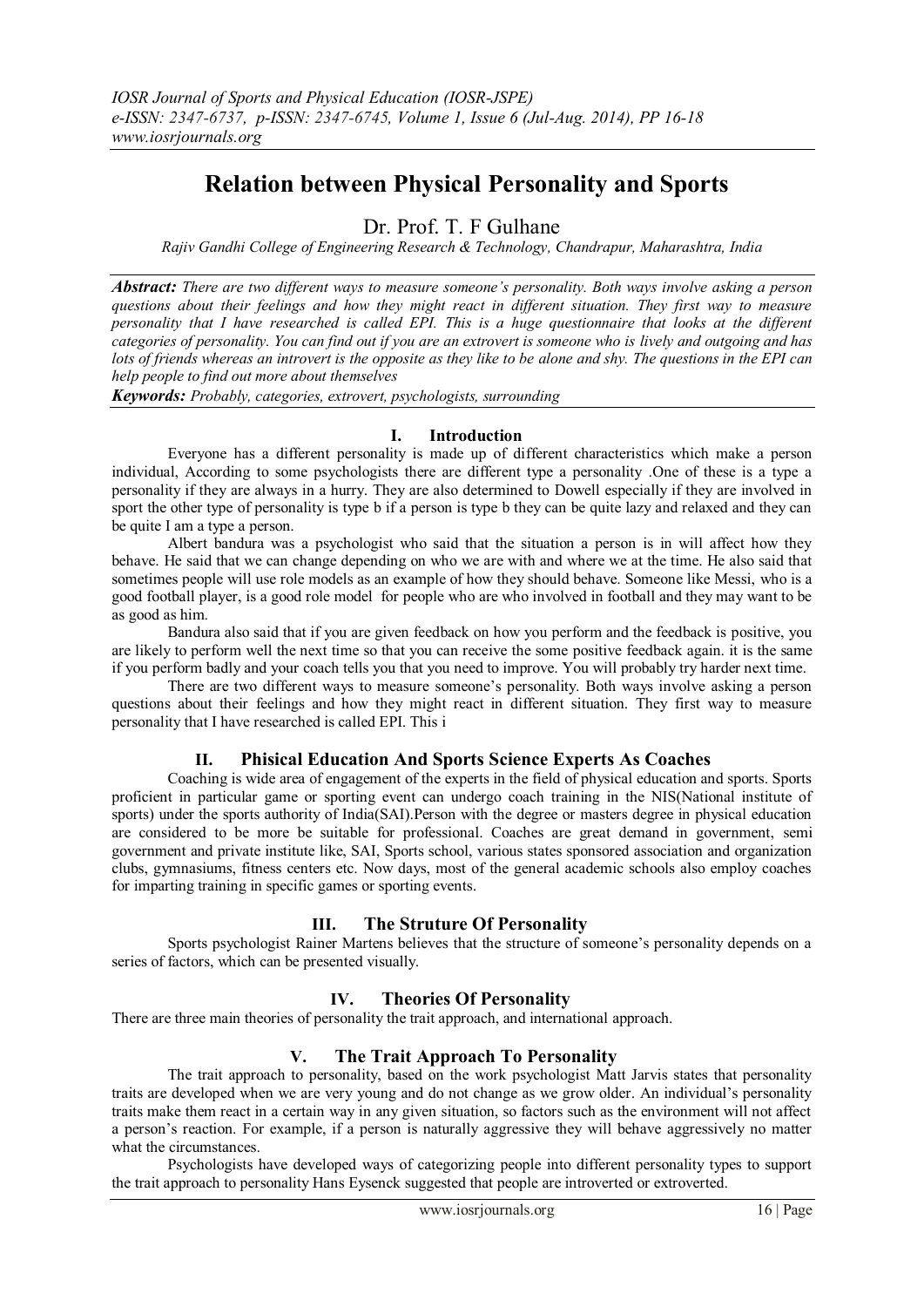| Type A         | Type B      |
|----------------|-------------|
| Impatient      | Patient     |
| Time-conscious | Relaxed     |
| Competitive    | Lazy        |
| Outgoing       | Tolerant    |
| Aggressive     | Easy-going  |
| Driven         | Calm        |
| Forceful       | Passive     |
| Focused        | Stress-free |
| Rushed         | Laid-back   |

Introverts are shy people who are happy in their own company. Extroverts are confident and outgoing. The enjoy socializing and are very comfortable in other people's company.

Matt Jarvis believes that people can be categorized into two types of personality, "Type A" or "Type B". If a person doesn't fit into either Type A or Type B then they are classed as type AB.

## **VI. The Situation Approach To Personality**

The situation approach to personality is based on the work of Albert Bandura. It is very different from the trait approach because it states that people's personalities cannot be categorized; rather they are influenced by the situations that people find themselves in. this means that how we behave is dependent on our surroundings. For example, a person may be quiet and calm when they with their family, but they may become aggressive when playing in a competitive situation.

#### **Bandura Focused Particularly On The Concepts Of Modelling And Feedback :**

#### **Modelling**

This means that people base their actions of others by others by observing and copying them. For example, someone who admires David Beckham might watch him play and then try to copy his techniques on the field.

#### **Feedback**

When we are given praise or congratulated on our behavior or performance, we will endeavour to emulate this so that we can receive further positive feedback. Similarly, if we behave or performance is not so good, we will receive negative feedback and will then try to improve so as not to receive such feedback in the future.

#### **VII. The International Approach To Personality**

The international approach to personality combines the trait approach and the situational approach to personality. It suggests that a combination of an individual's personality trait and the situation that they find themselves in will determine how they react. It also states that on some occasions, the situation factors may supersede the personality traits. For example, a dancer who is typically shy and reserved may uncharacteristically when given top marks for a performance.

#### **View On Personaity**

The first theory is called the "trait view" and was developed by Matt Jarvis. This view states that the way in which a person behaves will depend on the traits or characteristic that they have. These traits are developed at a very young age and stay with the person all of their life.

| Type A     | Type B      |
|------------|-------------|
| Forceful   | Calm        |
| Aggressive | Patient     |
| Impatient  | Laid-back   |
| Determined | Relaxed     |
| Driven     | Stress-free |

People tend to take part in sports that suit their personality. For example, Wayne Rooney is a typical type person as he often displays characteristic such a aggression, impatience and forcefulness. On occasions, this kind of behavior can get him into trouble on the pitch, but as these are Wayne's natural characteristics, he will find it difficult to behave any differently. Someone who could be classed as a Type B personality is Roger Federer. He is always calm and composed when being interviewed post-match. Although he is clearly a